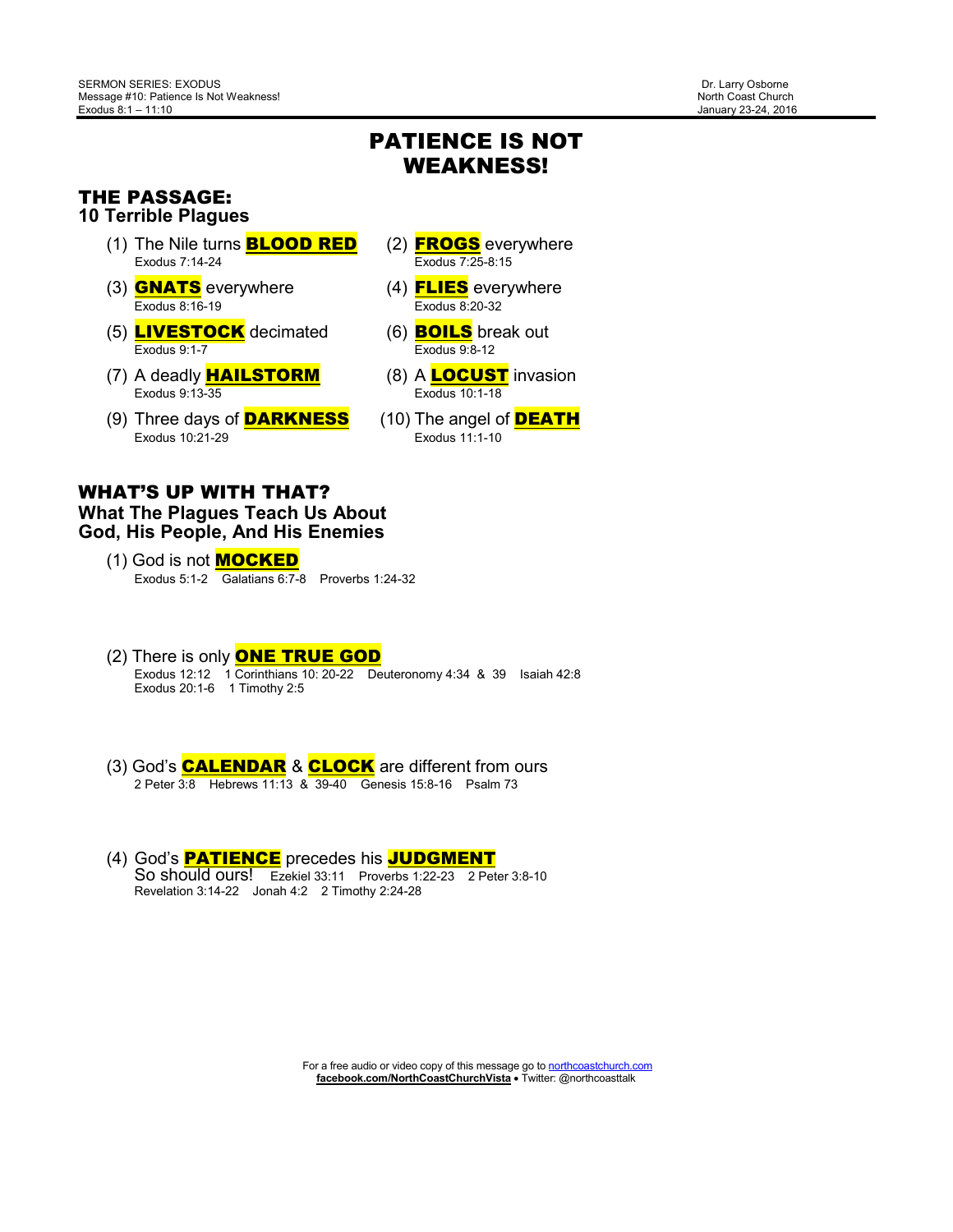# **Growth Group Homework**

For the week of January 24, 2016

#### **GETTING TO KNOW YOU**

**1.** Whether you're a sports fan or not, chances are you've heard the Chargers might be moving to Los Angeles after being in San Diego for 55 years. What's your response to this news:

- Let 'em go
- I'll love 'em to the end
- What's a "Charger"?
- Can we turn Qualcomm into a city park?
- I would prefer to replace them with the following team and sport:
- Other

**2.** This week we heard about the importance of patience. Rate the following situations from least to the most (using the number system 1 through 6) that cause you to be impatient:

- a slow driver in the fast lane
- \_\_\_ a person paying with exact change
- \_\_\_ a long voicemail message
- \_\_\_ calling your internet service provider
- \_\_\_ traffic
- \_\_\_ other

**3.** Looking back at your notes from this week's teaching*,* was there anything that particularly caught your attention, challenged or confused you?

#### **DIGGING DEEPER**

**1.** This week we heard that as followers of Jesus we should also have the same love, kindness and patience God has with us toward those that seem to have something against us or God. Putting this into action can be no small challenge. As you read the following verses, jot down how they may help you not fall into "quick judgment" but instead extend the hope of God's love and patience in these difficult situations?

#### **1 Peter 4:8** New International Version (NIV)

**<sup>8</sup>**Above all, love each other deeply, because love covers over a multitude of sins.

### **Galatians 6:1-5** New International Version (NIV)

*Doing Good to All* 

**<sup>1</sup>** Brothers and sisters, if someone is caught in a sin, you who live by the Spirit should restore that person gently. But watch yourselves, or you also may be tempted. **<sup>2</sup>**Carry each other's burdens, and in this way you will fulfill the law of Christ. **<sup>3</sup>**If anyone thinks they are something when they are not, they deceive themselves. **<sup>4</sup>**Each one should test their own actions. Then they can take pride in themselves alone, without comparing themselves to someone else, **<sup>5</sup>**for each one should carry their own load.

#### **James 5:20** New International Version (NIV)

**<sup>20</sup>**remember this: Whoever turns a sinner from the error of their way will save them from death and cover over a multitude of sins.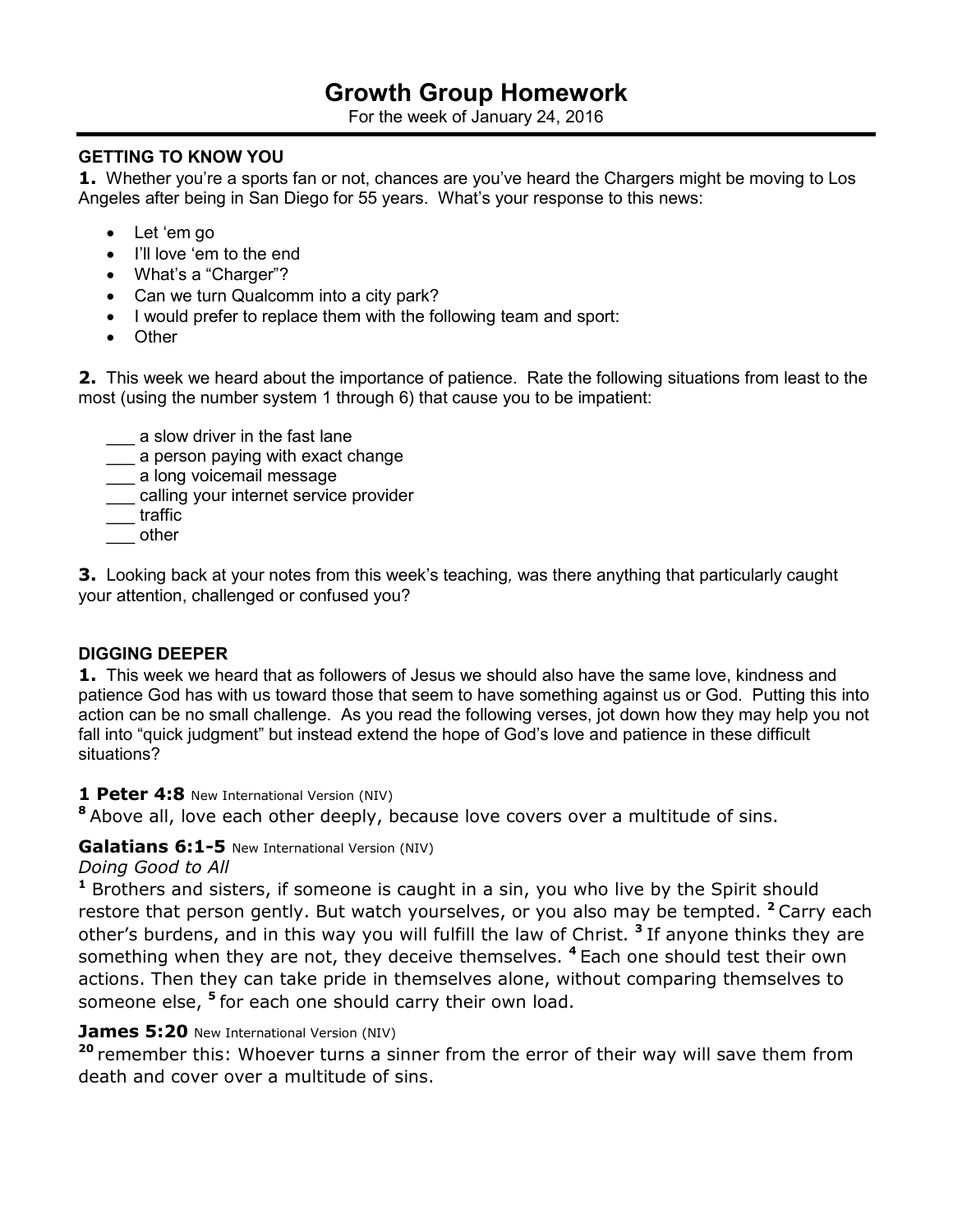Looking back at these verses, which one is potentially most helpful to you in regards to your motives, actions and patience?

**2.** The enemy wants to fool us into thinking that God is not working or paying attention when we're being called to be "patient" and let God work. The reality is God has a way of meeting us where we are. What encouragement do you find in the following passages for continuing to trust and follow God even when the going gets tough?

#### **Matthew 11:28-30** New International Version (NIV)

**<sup>28</sup>**"Come to me, all you who are weary and burdened, and I will give you rest.**<sup>29</sup>**Take my yoke upon you and learn from me, for I am gentle and humble in heart, and you will find rest for your souls.<sup>30</sup> For my yoke is easy and my burden is light."

## **2 Corinthians 1:3-4** New International Version (NIV)

#### *Praise to the God of All Comfort*

**<sup>3</sup>**Praise be to the God and Father of our Lord Jesus Christ, the Father of compassion and the God of all comfort, **<sup>4</sup>**who comforts us in all our troubles, so that we can comfort those in any trouble with the comfort we ourselves receive from God.

#### **2 Corinthians 1:8-11** New International Version (NIV)

**<sup>8</sup>**We do not want you to be uninformed, brothers and sisters, about the troubles we experienced in the province of Asia. We were under great pressure, far beyond our ability to endure, so that we despaired of life itself. **<sup>9</sup>**Indeed, we felt we had received the sentence of death. But this happened that we might not rely on ourselves but on God, who raises the dead. **<sup>10</sup>**He has delivered us from such a deadly peril, and he will deliver us again. On him we have set our hope that he will continue to deliver us, **<sup>11</sup>**as you help us by your prayers. Then many will give thanks on our behalf for the gracious favor granted us in answer to the prayers of many.

Can you think of any times in your life when you experienced the rest, comfort or hope talked about in these verses?

**3.** Isaiah 40 is one of the best chapters in the Bible for gaining a perspective on God's power because the passage compares it to things we can understand. Read through the verses below and write down all it says about how big and powerful God is.

#### **Isaiah 40:7-11** New International Version (NIV)

<sup>7</sup>The grass withers and the flowers fall, because the breath of the LORD blows on them. Surely the people are grass.

- **<sup>8</sup>**The grass withers and the flowers fall, but the word of our God endures forever."
- **<sup>9</sup>**You who bring good news to Zion, go up on a high mountain.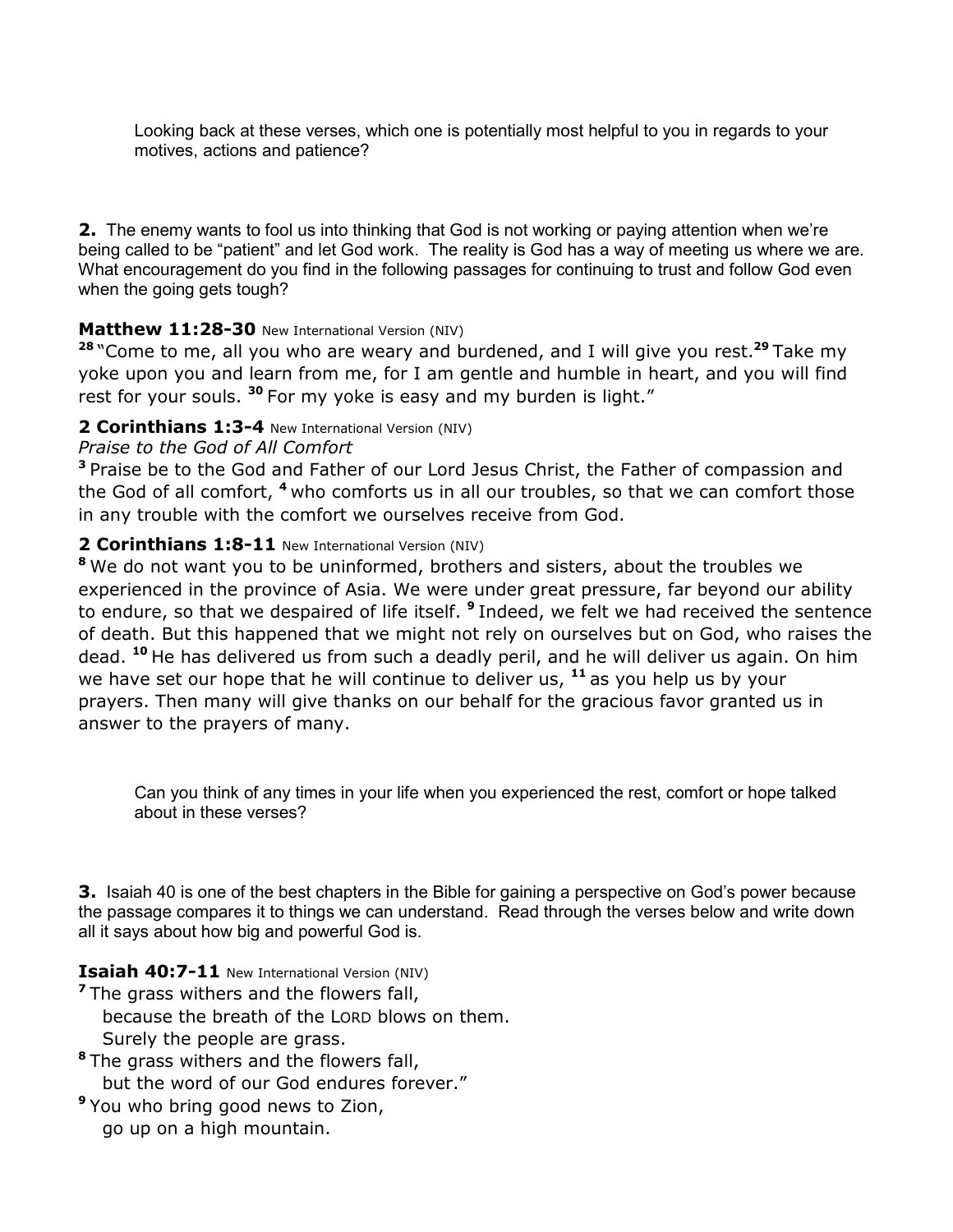You who bring good news to Jerusalem, lift up your voice with a shout, lift it up, do not be afraid; say to the towns of Judah, "Here is your God!" **<sup>10</sup>**See, the Sovereign LORD comes with power, and he rules with a mighty arm. See, his reward is with him, and his recompense accompanies him. **<sup>11</sup>**He tends his flock like a shepherd: He gathers the lambs in his arms and carries them close to his heart; he gently leads those that have young. **Isaiah 40:21-24** New International Version (NIV) **<sup>21</sup>**Do you not know? Have you not heard? Has it not been told you from the beginning? Have you not understood since the earth was founded? **<sup>22</sup>**He sits enthroned above the circle of the earth, and its people are like grasshoppers. He stretches out the heavens like a canopy, and spreads them out like a tent to live in. **<sup>23</sup>**He brings princes to naught and reduces the rulers of this world to nothing. **<sup>24</sup>**No sooner are they planted, no sooner are they sown, no sooner do they take root in the ground, than he blows on them and they wither, and a whirlwind sweeps them away like chaff. **Isaiah 40:28-31** New International Version (NIV) **<sup>28</sup>**Do you not know? Have you not heard? The LORD is the everlasting God, the Creator of the ends of the earth. He will not grow tired or weary, and his understanding no one can fathom. **<sup>29</sup>**He gives strength to the weary and increases the power of the weak. **<sup>30</sup>**Even youths grow tired and weary, and young men stumble and fall; <sup>31</sup> but those who hope in the LORD will renew their strength. They will soar on wings like eagles; they will run and not grow weary, they will walk and not be faint.